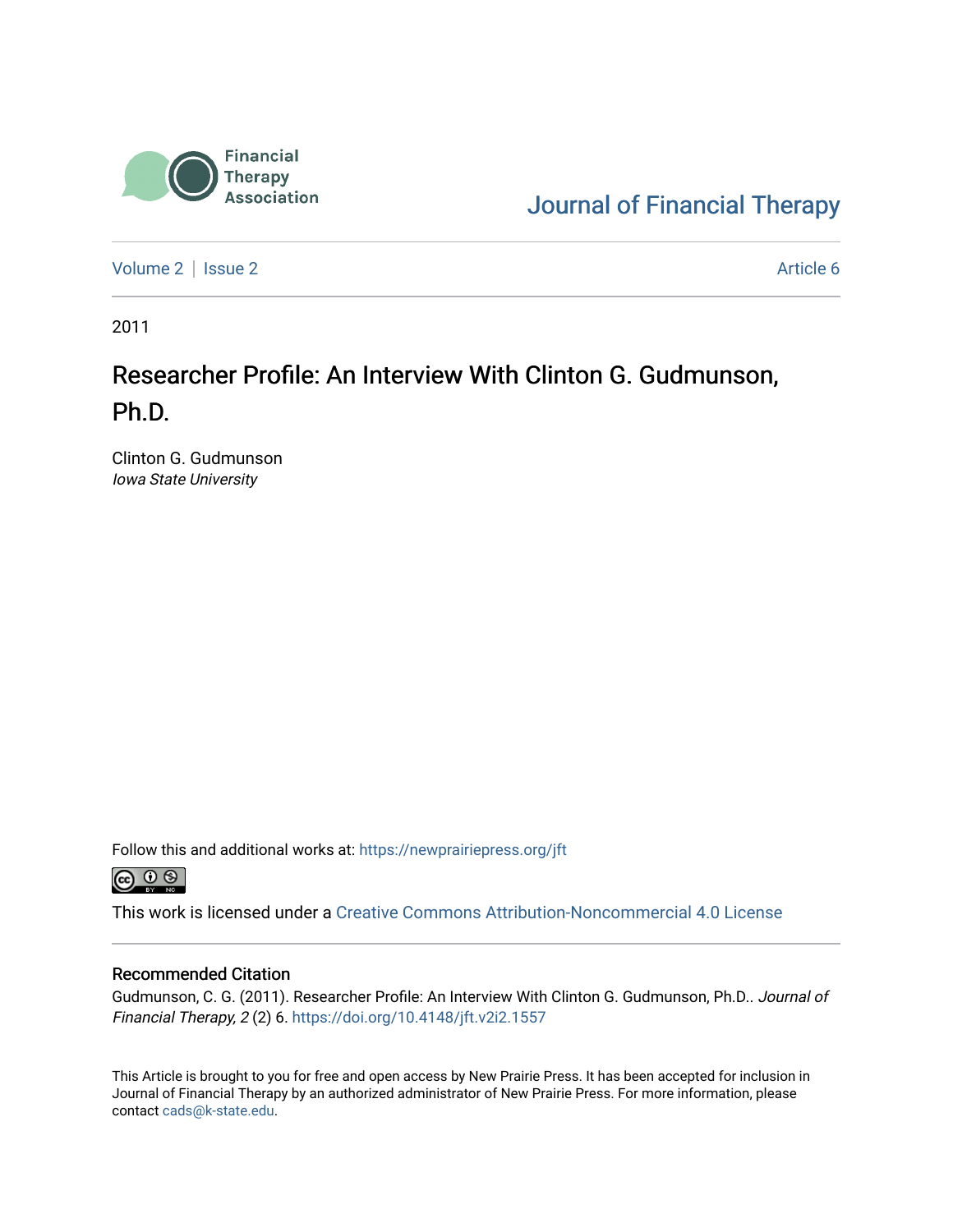# **Researcher Profile**

## An Interview With Clinton G. Gudmunson, Ph.D.

*Clinton G. Gudmunson, Ph.D. is an assistant professor in the department of Human Development and Family Studies at Iowa State University. Since entering his current position in 2010, he has worked closely with financial counselors to develop the research capacity of the ISU Financial Counseling Clinic [\(www.hdfs.hs.iastate.edu/financial\)](http://www.hdfs.hs.iastate.edu/financial) beginning to analyze the data from the archives which extend back to 1986, developing innovative approaches for collecting information from incoming client-research participants, and perusing and receiving grants to develop and investigate theories pertaining to personal financial literacy and financial counseling. This work follows his ongoing work investigating adolescent money attitudes, families and work (including family businesses), and economic pressure in family life. He teaches courses in personal finance, family policy, and research methods. He is active in the Financial Therapy Association and the National Council on Family Relations as a researcher seeking to bring a family perspective towards understanding financial issues. This is a theme that is investigated in his most recent article on Family Financial Socialization, which is coauthored by Sharon Danes.*

*Keywords: Gudmunson; financial counseling; family financial socialization*

#### **Q. What led you to your professional calling?**

A. When I was a junior in high school, my family moved 600 miles away from my hometown. A major factor in my parents' housing decision was their determination to "get out of debt". This was a mantra that I had heard for many years growing up with my family, despite the reality that my parents rarely held any debt other than a home mortgage. As a result, we moved into an old, run-down farm house located in an area that was rapidly developing on the outskirts of the newest city suburbs. The needed upgrades in our new "home" were immense—basic plumbing and wiring, flooring, raising and replacing the roof, landscaping, etc.—virtually no part of the home went untouched by our



family. To avoid further debt, my parents and older children in the family performed all the labor and paid for materials a little at a time as my father's paycheck would allow. All this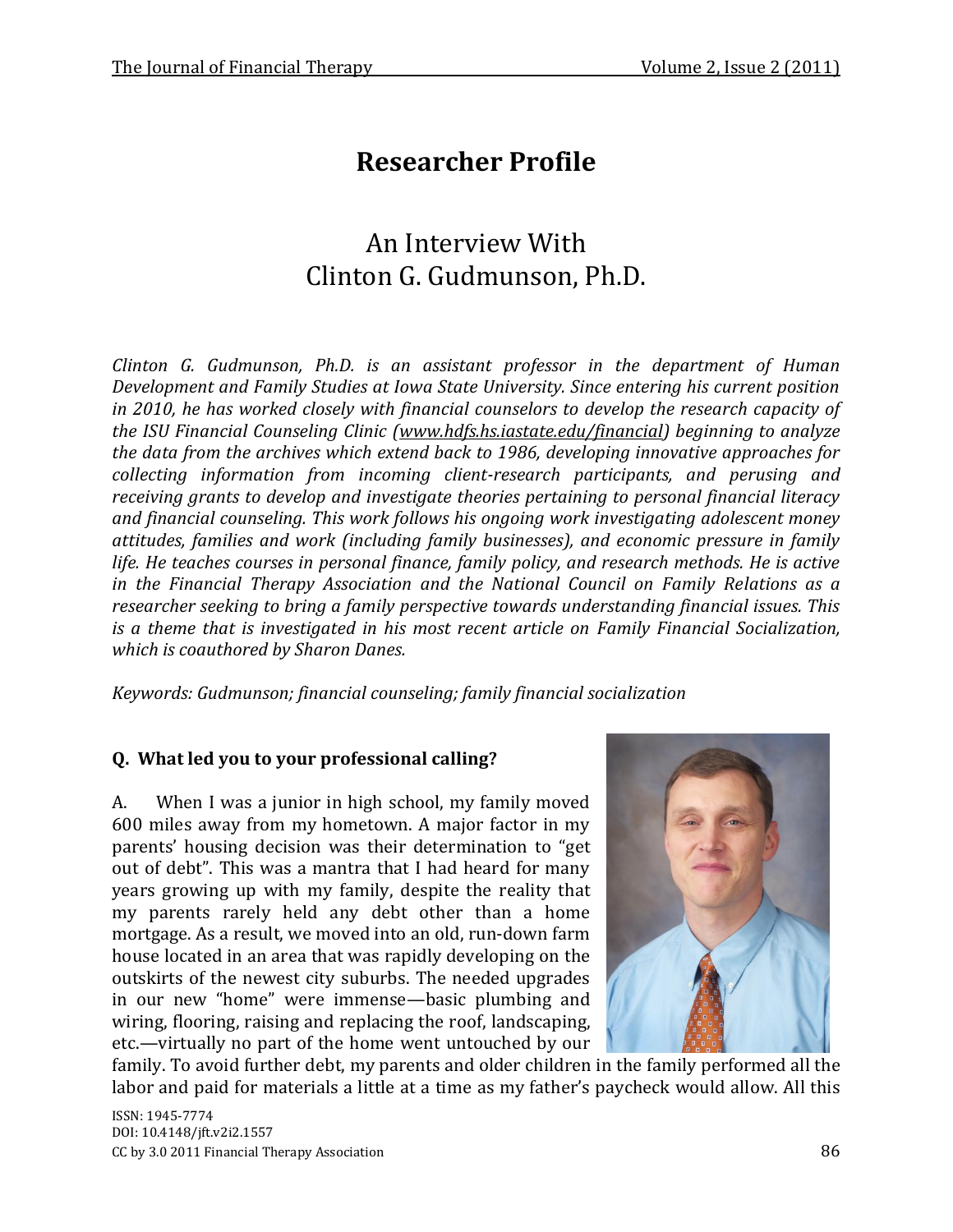took place in the middle of a socioeconomically mixed neighborhood, which was very different from the newer housing subdivisions I had lived in previously.

In the beginning of this experience, I was extremely self-conscious and troubled by what I thought others in our neighborhood were thinking of us. I thought we must be living at the very lowest end of the socioeconomic spectrum in that neighborhood. Furthermore, as there were other homes and a golf-course nearby that were easily 10-20 times the value of our property, I used to walk through the streets contemplating the differences. At the same time, we began to integrate with neighbors and I discovered that people were more like us than I thought they would be. They also rather appreciated the "cleanup" work we were doing in our part of the neighborhood (the previous tenants had left the home in shambles), rather than despising us a poor. For some reason these lessons stuck in my mind, and my curiosity deepened while living for a few years in Portugal, where I had further opportunity to interact with people of all socioeconomic levels and to witness for the first time that some lived in true, absolute poverty.

My parents were excellent day-to-day money managers and practiced the principles of thrift, prudence, industry, financial coping, saving, and "money as a means, rather than an end." These were emphasized enough to engage my intellectual interest. I did more independently to understand investing and the development of human and social capital. My fascination continues with understanding how money matters are intertwined in family life. For instance, despite the fact that families are the basic economic unit for meeting most people's material needs, the financial literacy field mostly teaches *personal* finance as though the individual were the primary decision-making unit. I also think that some of the "irrationality" that financial planners encounter and may be frustrated with could be better understood if a family perspective on money were applied to understanding financial matters. If financial therapy is to grow out of the merger of marriage and family therapy and financial planning, it is the marriage-and-family elements that excite me the most. (And, the "therapy" element is what I least like, because it implies that something must be improved or fixed).

In my professional career, some important mentors related to family and economic issues have been Ivan Beutler, Jeff Hill, Virginia Zuiker, Jean Bauer, Sharon Danes, and Gong-Soog Hong. Ivan Beutler and I have worked on understanding money issues related to adolescents in association with family and peers. This has included work on allowances, teen employment, and money attitudes, including entitlement, conscientiousness, prudence, power, conspicuous consumption, and anxiety. He also supervised my thesis on



economic pressure and marital relationships. Jeff Hill introduced me to the literature on work and family and the things that workplaces and families may do to achieve workfamily balance. Virginia Zuiker has worked with me on issues related to the relevance of culture and contemporary issues of Hispanic families and money. She was also my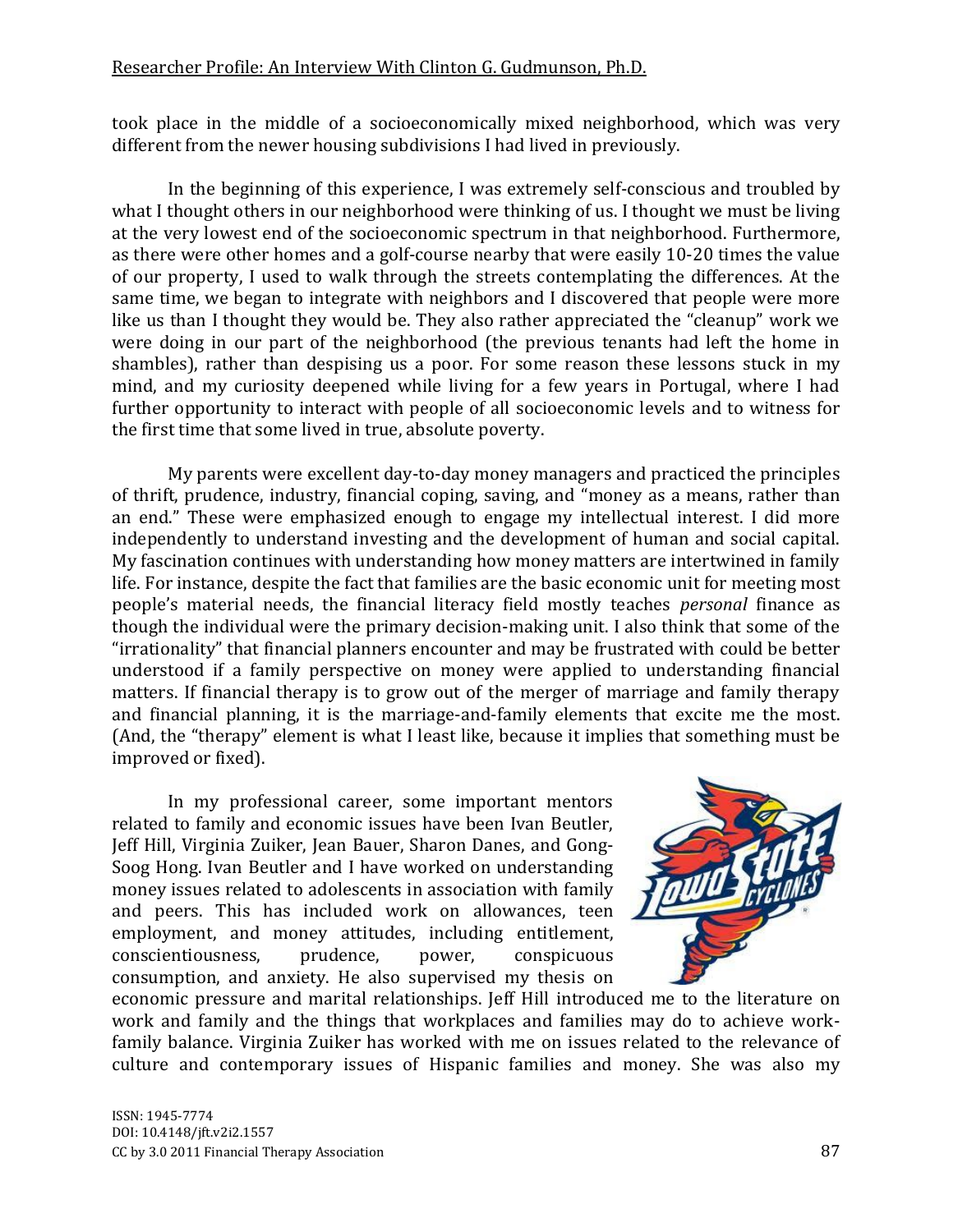dissertation advisor and supervised my work on financial self-reliance and economic pressure in emerging adulthood. Jean Bauer convinced me of the importance of family policies and understanding their potential effects on low-income families, particularly those living in rural places. Her suggestions have informed the ways that I teach family policy courses. I worked extensively with Sharon Danes to understand the social and financial issues related to family businesses, and we have written about family financial socialization. Gong-Soog Hong is currently helping me to pair my interest in life course theory with retirement research, and challenging me to put the best methodological practices to work in researching life-long issues related to finance and financial planning. In many respects, however, I am really at the start of my career with many plans in place, many projects going forward, and a firm interest in understanding family financial matters, with family well-being as the key issue. Collaboration with many of these mentors continues and I am beginning to serve as a mentor to others with similar interests and find these collaborations very rewarding.

#### **Q. Define what you do professionally.**

A. The simple answer is that I am a professor focusing on teaching and research.

#### **Q. What activities encompass your professional responsibilities?**

A. As an assistant professor at Iowa State University, my official roles are research scientist, instructor, and provider of scholarly service in the field of family studies. In practice, the activities that pertain to each of these roles are intertwined and directed towards a single academic goal. For me, that goal is to **understand family financial socialization from a life course perspective** and to promote practical applications of that understanding that may enhance family well-being. I believe that family scholarship is most effective when individuals or small groups of scholars define a particular niche in which to focus their individual efforts, but then collaborate with other social scientists and practitioners in interdisciplinary work. This helps to spur innovative ideas and to draw on strengths and perspectives from different disciplines that have broad application. I intend for my scholarly work to reflect a diversity of ideas, but always intersecting in some important way with my main program of study, much the same way that a bicycle wheel has a hub with spokes moving outward in different directions.

As a research scientist, I develop and write about theory; I formulate questions about families that can be answered with data from real families; I use data to answer research questions (usually with statistics); I collect new data from individuals and families; I collaborate with other scholars who are asking questions of similar interests; I write and publish reports about what I have found; and I train up-and-coming scholars and students in how to do these things.

As an instructor, primarily of undergraduate and graduate students in family studies, it is essential for me to be a perpetual learner. This includes reading the latest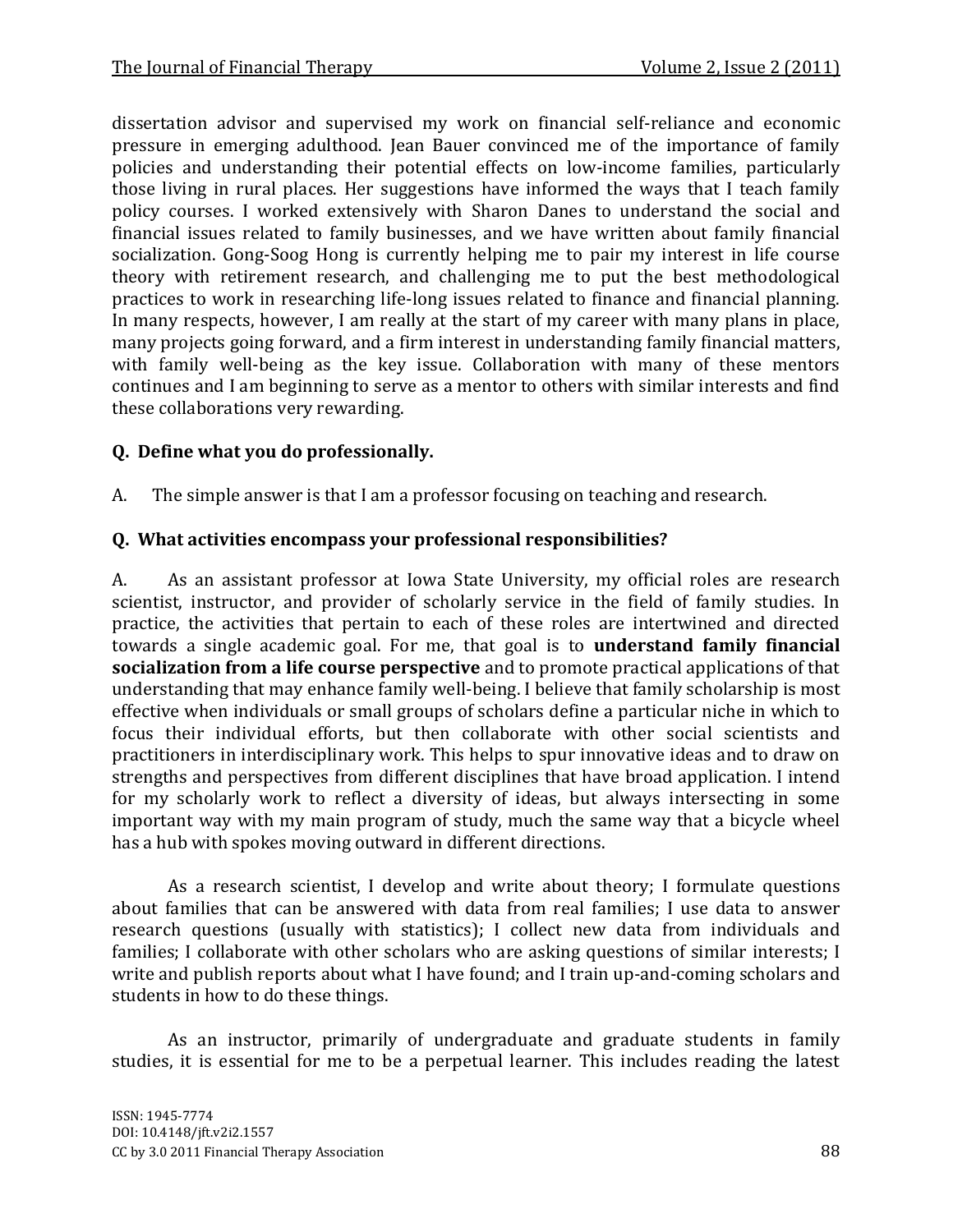#### Researcher Profile: An Interview With Clinton G. Gudmunson, Ph.D.

research findings, examining new textbooks, and having discussions about the scholarly activities and works in progress among those in the field of family studies. This learning is incorporated into the continual updating and design of courses which I teach. These have included courses in personal finance, family policy, research methods, and retirement planning.

In terms of professional service, I sit on the thesis and dissertation committees of graduate students, review manuscripts for publication, serve on planning committees, write letters of recommendation, and so forth. I most enjoy those aspects of service that help to train students to research and write about their findings.

#### **Q. How long have you been engaged in your professional activity?**

A. I started in my current position in August 2010.

#### **Q. How are you paid?**

A. I am paid on a salary that officially applies to a 9-month work year. There is usually an opportunity to teach a course in the summer as a way of boosting this income. From time-to-time, I also work on special academic projects that provide extra income.

#### **Q. Do you work alone or do you have a team? Please explain.**

A. I collaborate with a wide range of peer scholars, graduate and undergraduate students, and with two financial counselors that work in my academic department. These financial counselors work full-time counseling students, teaching classes, and presenting informational classes on personal finance by invitation around the university. We are working together to develop the department's financial counseling clinic into a research lab, a place to gather data from clients that can be used to better understand them and what works best in terms of financial counseling. For instance, we recently started recording sessions and are using those recordings to rate client's levels of anxiety. We also collect survey information in intake and exit surveys before and after the session takes place.

#### **Q. What theoretical framework guides your work when dealing with clients and/or conducting research?**

A. Because I am a researcher, the theories that I use are somewhat different than the theories that are used by financial counselors and planners in their professional practice. With my colleague, Sharon Danes, I recently published an article on family financial socialization that draws from existing studies and several other theories to provide a theoretical perspective that we hope will be useful for understanding financial behavior and financial well-being. This theory draws from life course theory, family socialization theories, and self-efficacy theory. This work suggests that everyday patterns in family life and the intentional training that family members provide for each other may help to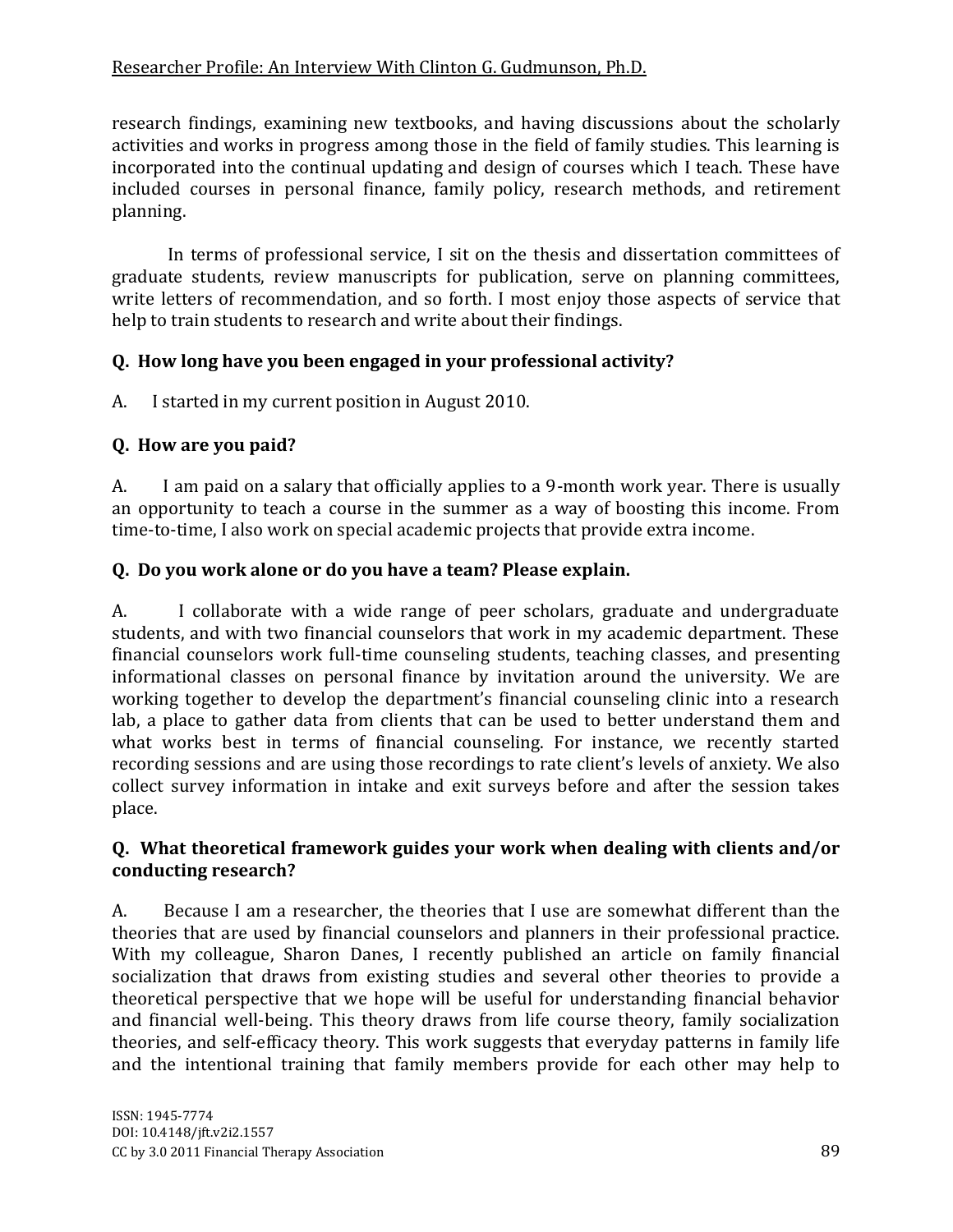explain demographic differences in financial outcomes. One of the intermediate outcomes (leading toward financial behavior and well-being) that has been a recent focus in my work is financial attitudes, or the ways in which people evaluate their financial situation and how their views of money are intertwined within interpersonal relationships.



**Q. What needs to happen so that 10 years from now we can say that financial therapy is a respected field of study?**

A. The two greatest challenges facing this field are the stark differences in MFT and CFP training and the challenges in meeting the professional ethical standards of each. It is a daunting task to integrate these two fields. As a new organization, most of the members seem to be financial practitioners who see a need to engage their clients in the relationship and intrapersonal issues that stymie financial progress. There seem to be fewer marriage and family therapists who are seeking to counsel families on financial matters. Partnerships have been proposed as a way of integrating the services of each group. This is a workable arrangement, as some have already demonstrated, but I think that to become a respected field of study, an emphasis needs to be given on training financial therapists; that is, we need to establish the opportunities for training in this field as a profession. Without a "pipeline" of new professionals the field cannot thrive. I think the current emphasis needs to move in the direction of drawing in more therapists and augmenting the financial education of therapists in training. Ultimately, however, this field cannot be fully established until new practice models are developed and these will eventually require a new form of credentialing because models will be distinctively different from the practices of current certified financial planners and marriage and family therapists.

I believe that this emerging field should make a firm commitment to evidence-based practice and rigorous research to help financial therapists derive these new practice models. This will require collaboration with professionals and educators trained in quantitative and qualitative methodologies. It will be important to continually review and improve what we are doing so that we do not sacrifice the quality and certainty to the speed of change.

### **Q. What benefits can the Financial Therapy Association provide to others doing work that is similar to your professional activities?**

A. As the Financial Therapy Association grows, it will be important to balance its attention to drawing in marriage and family therapists, financial planners, and researchers. As a researcher, I look for the theoretical principles that may undergird a financial therapy practice, opportunities to hear the researchable questions that practitioners wonder about and believe are important for improving individual and family well-being, and opportunities to add research components to existing practice. At Iowa State University,